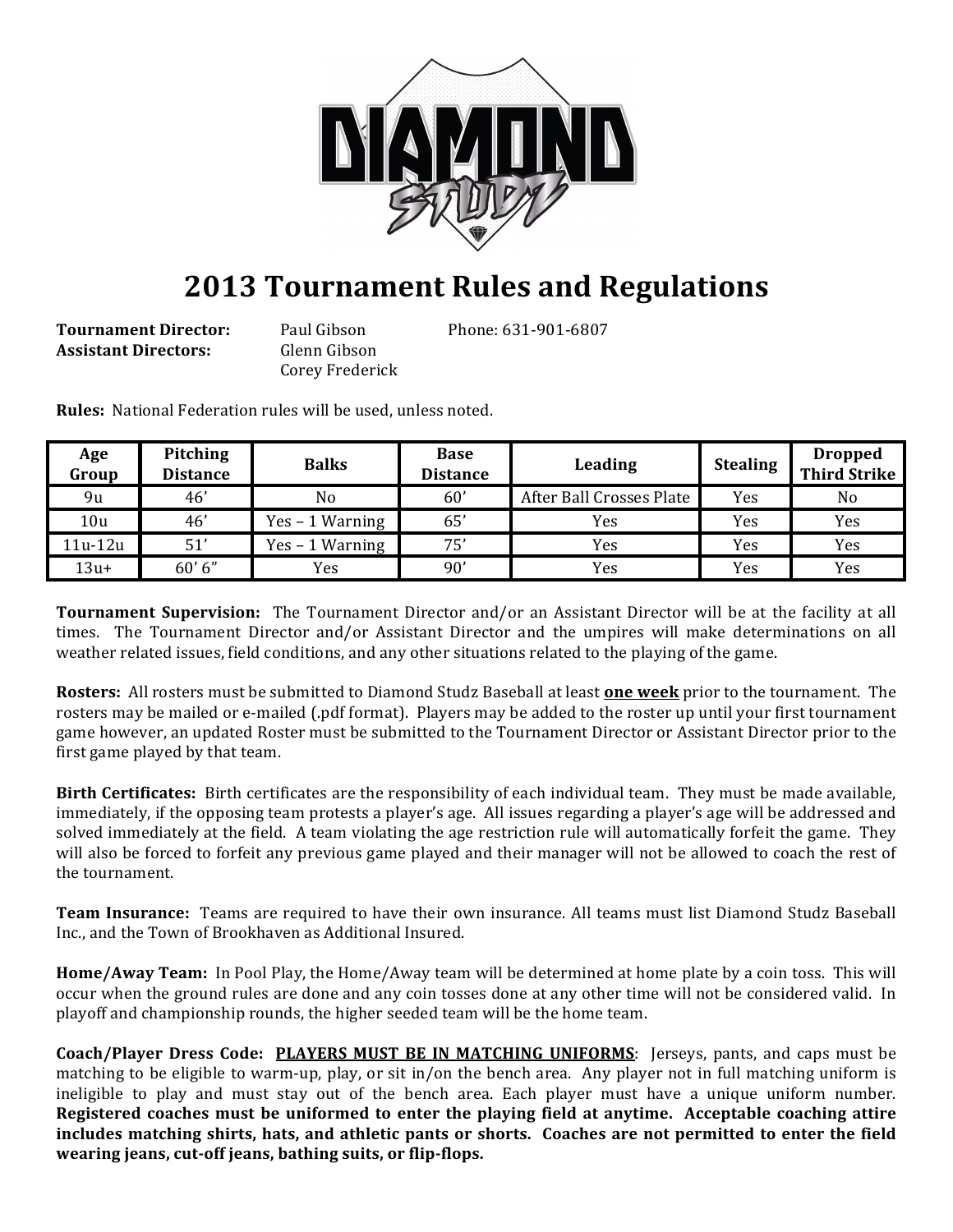**Umpires:** 9u will have one umpire per game. Two umpires will be provided for all games at all other age levels.

**Lineups:** The following lineups are allowed for this tournament:

- 1. A team may bat 9 players.
- 2. A team can bat 9 players and utilize a DH.
- 3. A team can bat 10 players and utilize one EH or one EH and one DH.
- 4. A team can bat 11 players and utilize two EH's or two EH's and one DH.
- 5. A team can utilize a universal lineup (Hitting the entire team). In this scenario, the coach can still utilize only one DH, and the rest of the players in the lineup are in a fielding position or are an EH.
- 6. A team may start a game with 8 players. If a 9<sup>th</sup> player arrives before the leadoff hitter bats for a second time, the 9<sup>th</sup> player can be added into the lineup in the last spot of the order.
- 7. Players that are not in the lineup can't play the field until they are announced to the opposing coach and the umpire. Starters can re-enter the game, but it must be in the same spot of the Batting Order.
- 8. If a player is injured and the team has no substitutes left on the bench, the team will bat and play the field with  $8$  players without a penalty when the spot comes to bat in the order.
- 9. If a player is ejected and the team has no substitutes left on the bench, the team will bat and play the field with 8 players **with** a penalty when the spot comes to bat in the order.

**Designated Hitter's (DH):** A DH can be used in the lineup for any player on the field. However, the team must begin the game with a DH in the lineup and can't add a DH once the game begins. The DH can be eliminated the following ways:

- 1. The fielder who was being DH'd for comes to bat.
- 2. The DH enters the field for fielder.

**Extra Hitter's (EH):** An EH can enter the field at any time as a free substitution. The player they replaced in the field will take the initial players spot as an EH.

**Courtesy Runners:** A Courtesy Runner can be used for only the catcher and only with 2 outs. The Courtesy Runner can only be used for a Catcher that caught the prior inning and will catch the next inning that the team is in the field. The Courtesy Runner must be the last batted out.

**Mercy Rule:** The Mercy Rules are as follows:

12 after 3 innings 10 after 4 innings 8 after 5 innings (Each team must have equal at-bats)

If one team is ahead by 10 or more runs after 4 innings have been played, provided the home team has batted in the bottom of the inning (if losing), curfew is waived and the game will be declared official. EXAMPLE: Team "A" scores 10 runs in the top of the 4<sup>th</sup> and leads 10-0. Team "B" must bat in the bottom of the 4<sup>th</sup> and reduce the lead to within 10 to continue.

**Time Limit:** In pool play and semi-final games, a new inning can't begin after 1 hour and 50 minutes of game play. Once an inning begins, it must be completed. No inning may start after the time limit, unless the Semi-final game is tied and a winner needs to be determined. The time limit will be enforced in all games, **except** championship games. The official time will be kept by the umpires and the Tournament Director and/or Assistant Director at the field.